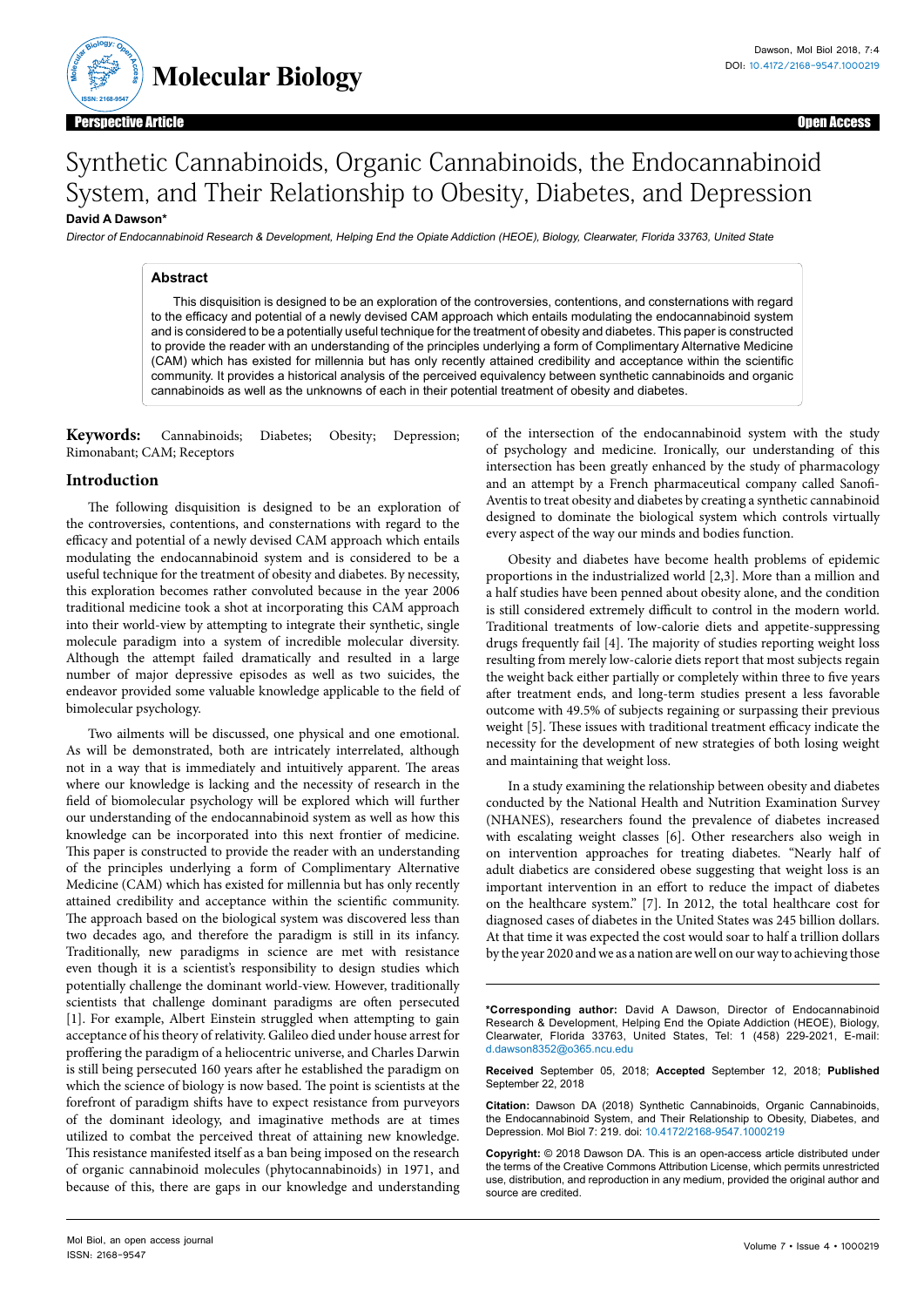Page 2 of 4

projections. The total estimated cost of diagnosed diabetes in 2017 was 327 billion dollars in direct medical costs plus an additional 90 billion dollars in reduced productivity. After adjusting for inflation, economic costs of diabetes rose by 26% from 2012 to 2017 due to its increased prevalence and the increased cost per afflicted person [8]. Traditional approaches for treating diabetes involve the patient keeping close watch over their blood sugar levels and maintaining them within parameters set by their doctor, and by employing a combination of diet, synthesized medications, and exercise [9]. People with diabetes frequently use complementary and alternative medicine (CAM) techniques of multiple varieties ranging from dietary approaches to herbal and vitamin therapies, and massage. The endocannabinoid system has lately received considerable attention as a potential therapeutic target in combating obesity as well as its associated metabolic abnormalities [10]. Studies by Sanofi-Aventis Pharmaceuticals demonstrated that a simple synthetic CB1 receptor antagonist (Rimonabant) corrected the deleterious effects of diet-induced obesity by restoring insulin sensitivity and normalizing fat cell size and distribution [11]. This antagonist also prevented visceral fat accumulation and decreased subcutaneous fat. Other investigations showed similar findings and concluded that blockage of the CB1 receptors with Rimonabant decreased body weight and adiposity, independent of sustained reductions in food intake in humans, canines, and rodents [12-16].

By the year 2006 Sanofi-Aventis had conducted numerous studies which indicated the central cannabinoid (CB1) receptors played a significant role in controlling food consumption and dependence. To develop suitable synthetic medicines against this target, compounds with potential activity against this receptor were screened for inhibitory activity. Rimonabant emerged from this screening process as a potent CB1 receptor antagonist. Preclinical animal trials subsequently showed that it reduced consumption of fats and sugars which are significant contributors to weight gain. These preclinical findings were confirmed in a series of clinical studies involving over 6,000 obese subjects and carried out in both the Americas and Europe. In the United States, the FDA requires two years of safety data before approving antiobesity medicines, and as part of their patent application process, the pharmaceutical company conducted those trials. The conclusion of the FDA meta-analysis of Rimonabant safety data indicated an increased risk for suicidal ideation in patients and two suicides were recorded across the two-year Rimonabant clinical trial program. Furthermore, an analysis of data collected from four double-blind, randomized controlled trials demonstrated that 20 mg per day of this synthetic cannabinoid increased the risk of psychiatrically adverse events, specifically, depressed mood disorders and anxiety [17-20]. These findings resulted in marketing authorization being withdrawn for Rimonabant because the adverse psychological effects could not be addressed [21]. These results beg two questions. First, what is the mechanism causing these emotional disorders? Second, would an organic phytocannabinoid CB1 receptor antagonist produce similar results? Analyzing these questions individually brings up other questions indicative of how little we know about the correlation of synthetic cannabinoid medicines with organic phytocannabinoid supplements. A comprehensive review of the literature also indicates how little we understand about Rimonabant. 2,980 studies published within the last five years classify the synthetic cannabinoid as an antagonist at the receptor, while 1,327 studies identify it as an inverse agonist. Scientific truth is not determined democratically, and the manufacturer of Rimonabant stopped answering questions about the synthetic cannabinoid in 2009 with the claim that the information is proprietary. This distinction between antagonist and inverse agonist is critical because it speaks to the mechanism causing the adverse reaction. An

inverse agonist serves as a receptor blocker, precluding the attachment of anandamide, the body's natural antidepressant endocannabinoid [22]. Theoretically, blocking the attachment of anandamide to the CB1 receptor could conceivably result in depression. If merely blocking the CB1 receptor is enough to produce depression, any inverse agonist that attaches to that receptor would prohibit the attachment of anandamide. If the1327 studies are correct, and Rimonabant merely acts as a receptor blocker, its phytocannabinoid equivalent would be CBD, providing an accessible population in the United States for survey depression studies. According to data obtained by the National Conference of State Legislators (2018), only four states remain that ban access to natural CBD. Cannabinoids derived from hemp are legally marketed in the remaining states as treatment for a variety of ailments despite the long-held FDA contention that the synthetic cannabinoids are medicinal and the organic cannabinoids are among the most addictive and dangerous molecules humans can ingest. Coincidently, 20 mg is the usual suggested dose of most phytocannabinoid supplements suggested by marketers of these products in the United States, although many recommend multiple doses per day. No studies exist on whether naturally produced CBD isolates increase the risk of these adverse psychiatric reactions. There are two schools of thought on this. The first is that synthetic cannabinoids and cannabinoids produced naturally (organic cannabinoids) act on the CB1 receptors in the same way, and therefore the effects of each should be similar. The question becomes, do both the synthetic and natural CBD act on the receptors in the same way? If they do, organic CBD should also be expected to be associated with depressed mood disorders, and physicians should be alerted to these potentially severe adverse psychiatric reactions by the US Food and Drug Administration. The second school of thought advances the notion that while naturally produced CBD acts as an inverse agonist at the CB1 receptor, the enzyme Fatty Acid Amide Hydrolase (FAAH) breaks down the organic molecule faster than the synthetic, thereby reducing the depressive effects. The most useful analogy to view this way of thinking is imagining the enzyme eating something organic as opposed trying to eat something plastic.

However, no studies have been conducted comparing degradation rates of organic cannabinoids with synthetic cannabinoids and therefore, staying true to the paradigm as presented, all indications lead to the conclusion that naturally produced CBD would increase the risk of psychiatric adverse events in the same way the synthetic cannabinoid does. Differences in degradation rates between phytocannabinoids and synthetic cannabinoids is an area in which further research is necessary.

Evidence obtained from the multiple studies of Rimonabant and its depressive properties suggests that other inverse agonists at the CB1 would have depressive properties as well. However, due to the ban on research of phytocannabinoids in the United States, this has never been studied. Given the proliferation of companies marketing isolate organic phytocannabinoid supplements throughout the nation, studies looking for possible deleterious effects of these products on a population are necessary. With 92% of the nation allowing medicinal cannabinoid use, clinical and policy concerns regarding the mental health effects of organic cannabinoids should be examined regardless of the federal mandate that such studies not be allowed. Analyzing this mandate from the paradigm of synthetic cannabinoid/organic cannabinoid equivalency, it becomes apparent that a survey study of possible depressive properties of CBD isolates could easily be conducted without Federal approval. Given the fact that the population is already legally intromitting these supplements, it seems appropriate to study their effects.

The National Institute of Drug Abuse subsidizes studies designed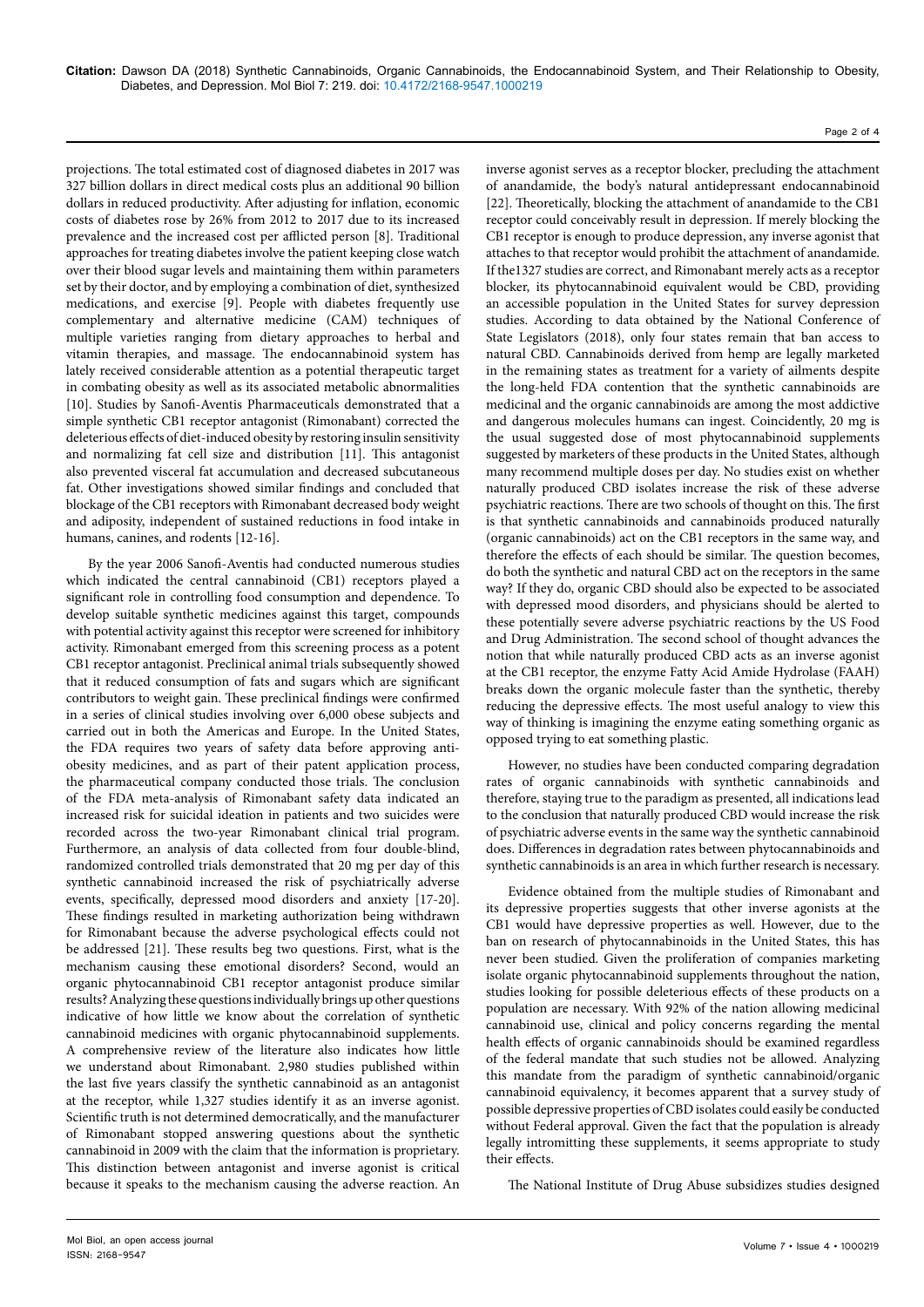to prove the deleterious effects of cannabis while blocking inquiry into its potential benefits (National Institute of Drug Abuse, 2018). If Rimonabant is an antagonist at the CB1 receptor the depression mechanism is different, but a study would fit into NIDA's wheelhouse. NIDA contracts with the University of Mississippi to produce phytocannabinoids for research purposes, and from a biomolecular perspective, one of the most important studies this supply could be used for is an analysis of the mechanism by which CB1 antagonism causes depression. Theoretically, the depression could either be the byproduct of the antagonism of the CB1 directly, or the result of blocking the CB1 receptor, thereby prohibiting the binding of anandamide, the body's natural antidepressant endocannabinoid [23].

Evidence indicates that most, if not all, of the central nervous system actions of cannabinoids, whether they be plant-derived, endogenous, or synthetic are related to an affinity for binding with the CB1 receptor. If Rimonabant is an antagonist, the phytocannabinoid equivalent has been determined to be THCV [24-26]. In the phytocannabinoid world, Tetrahydrocannabivarin (THCV) appears to be an anomaly as the only known phytocannabinoid antagonist at the CB1 receptor. Of course, there are 112 other known phytocannabinoids and information is still lacking about how each acts on the body's various receptors. What we do know has to do with the "nature of science." In scientific research, it is generally the anomalies that end up being important. This has particular significance with regard to devising a CAM approach utilizing the principles of biomolecular psychology in the treatment of diabetes [27].

Manipulation of CB1 receptors with Rimonabant resulted in a significant reduction in body weight, waist circumference, triglyceride concentrations, an increase in HDL cholesterol and adiponectin concentrations and a reduced number of subjects with type 2 diabetes [28]. However, as already discussed, in 2008, marketing authorization for Rimonabant was withdrawn due to a significant increase in incidences of adverse psychiatric events [29].

Two possible phytocannabinoids equivalents to Rimonabant have been discussed, and both have significant implications concerning proper regulation of the endocannabinoid system in addition to obesity, diabetes, and depression. Cannabidiol (CBD) provides an astonishing benefit with respect to hyperglycemia, mainly through its anti-inflammatory and antioxidant properties, and modulates cardiovascular response to stress [30].

D9-Tetrahydrocannabivarin (THCV) is a naturally occurring analog of THC, but with different pharmacological effects. As with many of the phytocannabinoids it acts on the receptors differently depending on the amount intromitted. At low dose (5-7.5 mg) it antagonizes the CB1 receptors resulting in an inhibition of appetite, while at moderate to high doses (10-20mg) it acts as an inverse agonist CB2 receptor blocker and full agonist at the GPR55 receptors resulting in a regulation of blood sugar levels while reducing the body's resistance to insulin. These properties make the potential benefit of THCV and CBD, alone or in combination, very interesting molecules for study in regard to the treatment of obesity and diabetes as they have very distinct pharmacological profiles, and therefore different side effects to Rimonabant [31-33].

Recently the American Diabetes Association published a metaanalysis indicating that there may be ethnic differences of the optimal states in the relationship between insulin sensitivity and insulin response. The genetic background of Africans and East Asians makes them more and differentially susceptible to diabetes than Caucasians [34-37], and ethnic groups are more likely to use CAM as a treatment option than

#### **References**

- Kuhn TS (1996) The structure of scientific revolutions., 3rd ed. Chicago, IL, US: [University of Chicago Press.](https://doi.org/10.7208/chicago/9780226458106.001.0001)
- [Aronne LJ, Thornton-Jones ZD \(2007\) New targets for obesity pharmacotherapy.](https://doi.org/10.1038/sj.clpt.6100163) [Clin Pharmacol Ther](https://doi.org/10.1038/sj.clpt.6100163) 81: 748-752.
- Ravinet TC, Delgorge c, Menet C, Arnone M, Soubrie P (2004) CB1 cannabinoid [receptor knockout in mice leads to leanness, resistance to diet-induced obesity](https://doi.org/10.1038/sj.ijo.0802583)  [and enhanced leptin sensitivity.](https://doi.org/10.1038/sj.ijo.0802583) Int J Obes Relat Metab Disord *28*: 640-648.
- 4. Wadden TA (1993) Treatment of obesity by moderate and severe caloric restriction. Results of clinical research trials. Ann Intern Med 119: 688-693.
- 5. Gosselin C, Cote G (2001) Weight loss maintenance in women two to eleven years after participating in a commercial program: a survey. BMC Women's Health, 1: 1-6.
- 6. [Martin CB, Herrick KA, Sarafrazi N, Ogden CL \(2018\) Attempts to lose weight](https://www.cdc.gov/nchs/data/databriefs/db313_table.pdf#1)  [among adults in the United States, 2013-2016. NCHS Data Brief, 313: 1-8.](https://www.cdc.gov/nchs/data/databriefs/db313_table.pdf#1)
- 7. [Nguyen NT, Nguyen XT, Lane J, Wang P \(2011\) Relationship between obesity](https://doi.org/10.1007/s11695-010-0335-4)  [and diabetes in a US adult population: findings from the National Health and](https://doi.org/10.1007/s11695-010-0335-4)  [Nutrition Examination Survey, 1999-2006. Obes Surg 21: 351-355.](https://doi.org/10.1007/s11695-010-0335-4)
- 8. Petersen MP (2018) [Economic Costs of Diabetes in the U.S. in 2017. Diabetes](https://doi.org/10.2337/dci18-0007)  [Care 41: 917-928.](https://doi.org/10.2337/dci18-0007)
- 9. Preedy VR (2014) Diabetes: oxidative stress and dietary antioxidants. Amsterdam: Elsevier/Academic Press.
- 10. [Richey JM, Woolcott OO, Stefanovski D, Harrison LN, Zheng D, et al. \(2009\)](file:///C:\Users\neha-r\Desktop\10.1152\ajpendo.90972.2008)  [Rimonabant prevents additional accumulation of visceral and subcutaneous](file:///C:\Users\neha-r\Desktop\10.1152\ajpendo.90972.2008)  [fat during high-fat feeding in dogs. Am J Physiol Endocrinol Metab 296:](file:///C:\Users\neha-r\Desktop\10.1152\ajpendo.90972.2008)  [E1311-E1318.](file:///C:\Users\neha-r\Desktop\10.1152\ajpendo.90972.2008)
- 11. [Kim SP, Woolcott OO, Hsu IR, Stefanoski D, Harrison LN \(2012\) CB\(1\)](https://doi.org/10.1152/ajpendo.00496.2011)  [antagonism restores hepatic insulin sensitivity without normalization of](https://doi.org/10.1152/ajpendo.00496.2011)  [adiposity in diet-induced obese dogs.](https://doi.org/10.1152/ajpendo.00496.2011) Am J Physiol Endocrinol Metab, 302: [E1261-E1268.](https://doi.org/10.1152/ajpendo.00496.2011)
- 12. [Jbilo O, Ravinet TC, Arnone M, Buisson I, Bribes E \(2005\) The CB1 receptor](https://doi.org/10.1096/fj.04-3177fje)  [antagonist rimonabant reverses the diet-induced obesity phenotype through](https://doi.org/10.1096/fj.04-3177fje)  [the regulation of lipolysis and energy balance. FASEB Journal](https://doi.org/10.1096/fj.04-3177fje) 19: 1567-1569.
- 13. [Kabir M, Stefanovski D, Hsu IR, Iyer M, Woolcott OO, et al. \(2011\) Large size](https://doi.org/10.1038/oby.2011.254)  [cells in the visceral adipose depot predict insulin resistance in the canine](https://doi.org/10.1038/oby.2011.254)  [model. Obesity 19: 2121-2129.](https://doi.org/10.1038/oby.2011.254)
- 14. [Pi-Sunyer FX, Aronne LJ, Heshmati HM, Devin J, Rosenstock J \(2006\) Effect of](https://doi.org/10.1001/jama.295.7.761)  [rimonabant, a cannabinoid-1 receptor blocker, on weight and cardiometabolic](https://doi.org/10.1001/jama.295.7.761)  [risk factors in overweight or obese patients: RIO-North America: a randomized](https://doi.org/10.1001/jama.295.7.761)  [controlled trial. Jama 295: 761-775.](https://doi.org/10.1001/jama.295.7.761)
- 15. Trillou RC, Arnone M, Delgorge C, Gonalons N, Keane P (2003) Anti-obesity effect of SR141716, a CB1 receptor antagonist, in diet-induced obese mice. Am. J. Physiol Regul Integr Comp Physiol 284: R345-R353.
- 16. Richey JM, Woolcott O (2017) Re-visiting the endocannabinoid system and its therapeutic potential in obesity and associated diseases. Curr Diab Rep 17: 99.
- 17. [Buggy Y, Cornelius V, Wilton L, Shakir S, Buggy, Y \(2011\) Risk of depressive](https://doi.org/10.2165/11588510-000000000-00000)  [episodes with rimonabant: a before and after modified prescription event](https://doi.org/10.2165/11588510-000000000-00000)  [monitoring study conducted in England. Drug Saf 34: 501-509.](https://doi.org/10.2165/11588510-000000000-00000)
- 18. [Christensen R, Kristensen PK, Bartels EM, Bliddal H, Astrup A \(2007\) Efficacy](https://doi.org/10.1016/S0140-6736(07)61721-8)  [and safety of the weight-loss drug rimonabant: a meta-analysis of randomized](https://doi.org/10.1016/S0140-6736(07)61721-8)  [trials. The Lancet 370: 1706-1713.](https://doi.org/10.1016/S0140-6736(07)61721-8)
- 19. [Thomas KH, Martin RM, Potokar J, Pirmohamed M, Gunnell D \(2014\) Reporting](https://doi.org/10.1186/2050-6511-15-54)  [of drug induced depression and fatal and non-fatal suicidal behaviour in the UK](https://doi.org/10.1186/2050-6511-15-54)  [from 1998 to 2011. BMC Pharmacol Toxicol 30:1554](https://doi.org/10.1186/2050-6511-15-54).
- 20. Haj MA, Amiri S, Amini KH, Haj MA, Hashemiaghdam A, et al. (2018) Involvement of NO/NMDA-R pathway in the behavioral despair induced by amphetamine withdrawal. Brain Res Bull 139: 81-90.